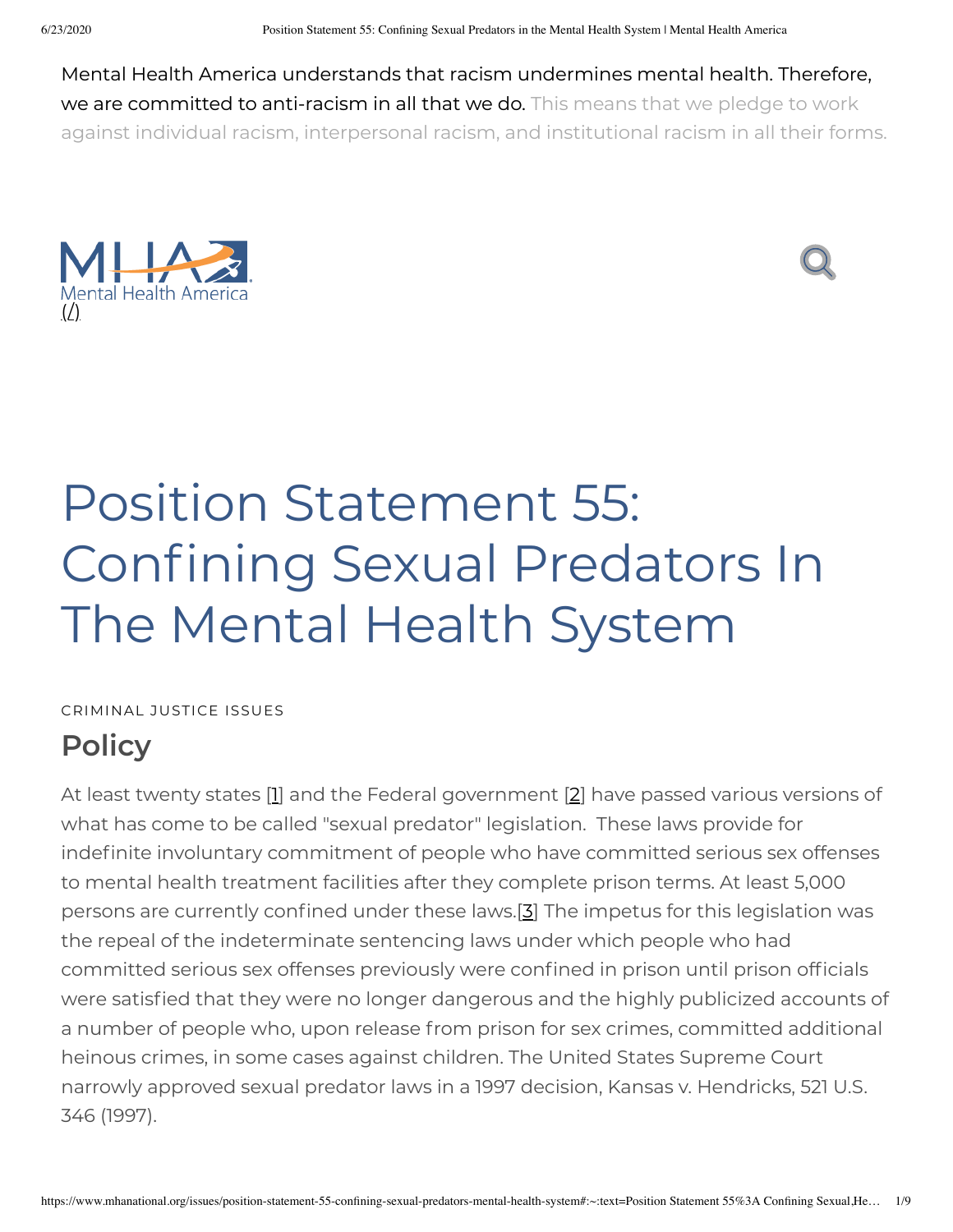Mental Health America (MHA) believes that these laws do not constitute sound public policy. They focus on punishment rather than treatment, deal with people who often do not have a treatable mental illness, increase stigma, distort civil commitment, risk the safety of other persons in mental health facilities, divert resources from mental health care and inappropriately burden the mental health system with a criminal justice function for which it is not funded or equipped.

### **Background**

Sexual crimes, especially against children, are an unspeakable tragedy and among the most horrible forms of violence imaginable. Among the many interests to be served in this complex situation, the protection of children and the prevention of violence are the most important goals. In the case of sexual predators who remain a threat to the community, continued separation from society in the interest of public safety is necessary. However, involuntary commitment of people convicted of sex offenses to mental health treatment facilities after they complete their prison terms is an inappropriate response to this problem.

- **The Mental Health System is for Treatment and Recovery, not Punishment. The mental health system is not the appropriate place for long-term connement of sexual predators. Sexual predator statutes usually state that the continued connement of people convicted of sex offenses in mental health systems is for the safety of the public, not the treatment of the offender. The dissent in the Hendricks case agreed with the Kansas Supreme Court that the purpose of the Kansas statute was punishment. Whether the goals of these laws are punishment or public safety or a combination of the two, the mental health system should not be used for these purposes. The mental health system is designed and should be used only for treatment and recovery. Sexual predator laws disrupt the state's ability to provide treatment to people who need it and can benet from it and undermine the mission and the integrity of the mental health system. If the societal goal of sexual predator laws is incapacitation and incarceration of potentially dangerous offenders, the criminal justice system is the appropriate place to pursue that goal. If current criminal justice statutes do not allow for sufcient periods of incarceration because of the widespread repeal of indeterminate sentencing laws, then those statutes should be changed. This will allow parole boards to assess the rehabilitation and dangerousness of people convicted of sex offenses in the context of other offenders seeking release and prison census concerns, rather than as a mental health issue.**
- <span id="page-1-2"></span><span id="page-1-1"></span><span id="page-1-0"></span>**Sex Offenders Often Do Not Have a Treatable Mental Illness. Many sexual predator statutes refer generically to people convicted of sex offenses as having a mental illness. However, these special commitment laws were created in part because the persons who are conned under them do not meet the denition of mental illness used in the ordinary civil commitment laws of any of the fty states. [[4\]](#page-5-3) Indeed, the denition of mental illnesses (or more commonly "mental disorders") used in sexual predator statutes are completely circular in that they dene the disorder as the tendency to commit sex crimes.** [[5\]](#page-5-4) Finally, to the extent that sex offenders have a mental illness at all, it is not one that can **be treated under our current understanding and available evidence.[[6](#page-5-5)] Thus, mental health**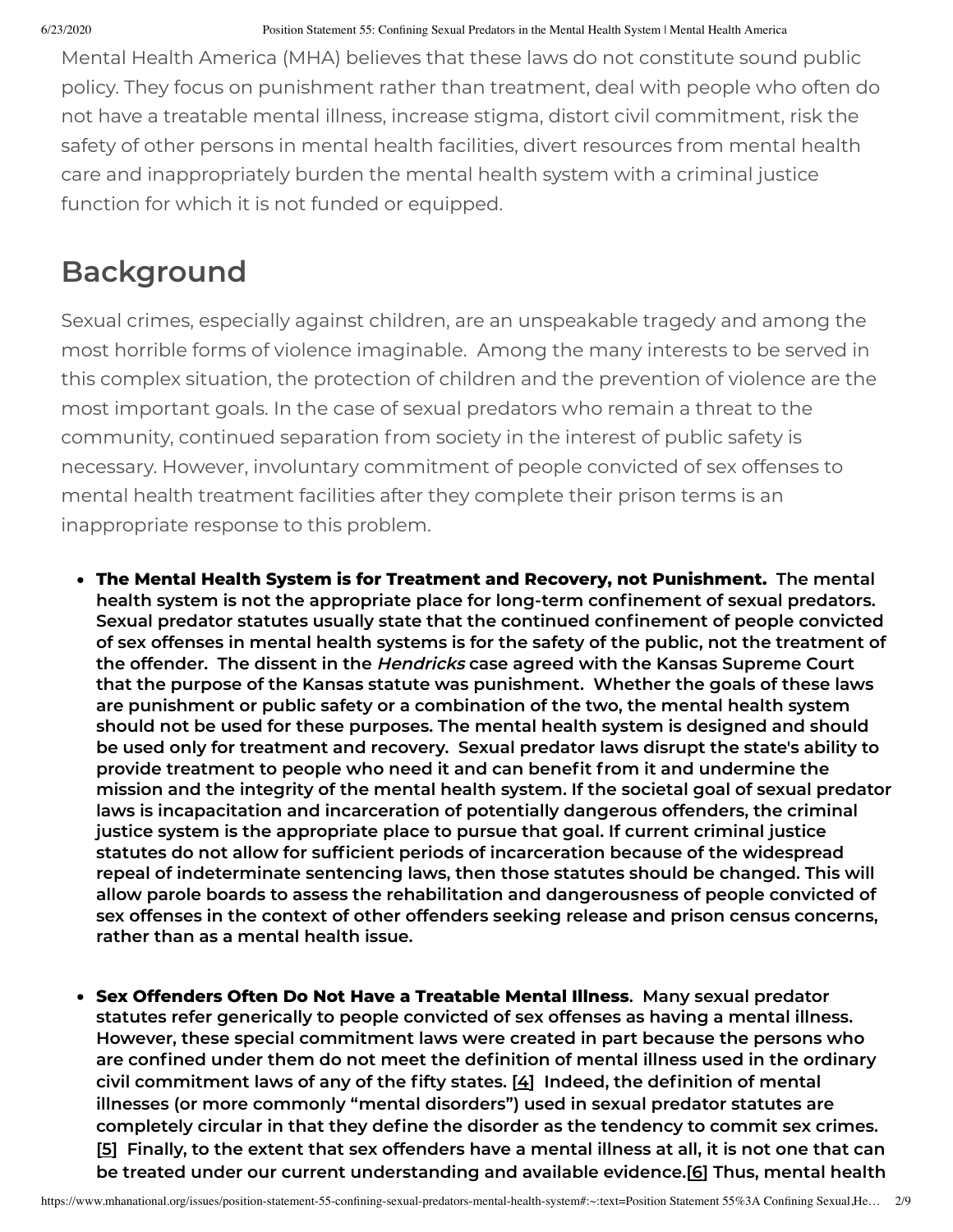**professionals have difculty determining which sex offenders are likely to be dangerous if not committed and what if any treatment should be provided. This means that courts, which must rely on professional expertise, will regularly make mistakes in deciding who should be committed or released, with serious consequences for both the public and the offender. Additionally, many sex offenders are reluctant to participate in treatment because the information which they reveal in treatment is used to prevent their release.**

- **People Committed as Sex Offenders are Conned for Lengthy Periods Without Appropriate Review. Because of the serious nature of their past crimes, the general ineffectiveness of treatment and fears about the consequences of mistaken releases, people convicted of serious sex offenses are destined to spend a long time away from society. Once conned as a sexual predator, it is difcult if not impossible to be released. In Karsjens v. Jesson, 2015 U.SS. Dist. LEXIS 78171 (D. Minn., 2015), a federal court held that the Minnesota scheme for conning sexual predators violated the Due Process Clause because the procedures for determining whether sexual predators remained dangerous were inadequate.** The court found that some people had been confined for more than twenty **years, and not one person had been unconditionally discharged. While Minnesota appears to have the most serious procedural deciencies, all states make the release of sexual predators much more onerous than ordinary civil commitment in ways that demonstrate and exacerbate the punitive nature of these commitments.**
- **Sexual Predator Legislation Increases Stigma. Linking mental illness with sexually predatory behavior in the public consciousness and in sexual predator statutes fuels the stigma attached to mental illness and to treatment in the mental health system. People with mental health conditions, their families, and advocates have worked for decades to dispel the notion that people with mental illness are violent or dangerous. By associating sexually violent behavior with mental illness, these statutes threaten gains that have been made in the perception, understanding, acceptance, and non-discriminatory treatment of people with mental health conditions.**
- **Sexual Predator Legislation Distorts Civil Commitment. Sexual predator statutes distort the meaning and practice of civil commitment. Involuntary civil commitment is very controversial among people with mental health conditions and their families, with some people seeing it as inherently illegitimate because of its coercive nature, and others seeing it as an undesirable but sometimes necessary last resort. MHA shares the latter view. See Mental Health America Policy P-36, "Involuntary Treatment." Involuntary civil commitment** may be necessary in some cases as a last resort to protect the health and safety of a person **with a mental illness or those in contact with him/her. But the basic rationale of involuntary connement is that people are found to be dangerous to self or others due to mental illness at the time of the commitment, that they receive treatment until they show that they have regained their competency and are recovering, and that they are then released to continue their recovery voluntarily in the community because they no longer present the imminent danger that they did at the time of the commitment. The essence of the rationale for the curtailment of liberty and privacy inherent in civil commitment is that the connement is time-limited and paired with a course of treatment. None of these essential elements is present in the case of a person convicted of a sex offense committed after serving a prison sentence. Thus, sexual predator commitments are an abuse of civil commitment.**
- **Conning Sex Offenders with Persons with Serious Mental Illnesses is Unconscionable. To detain potentially violent people convicted of sex offenses in mental health facilities**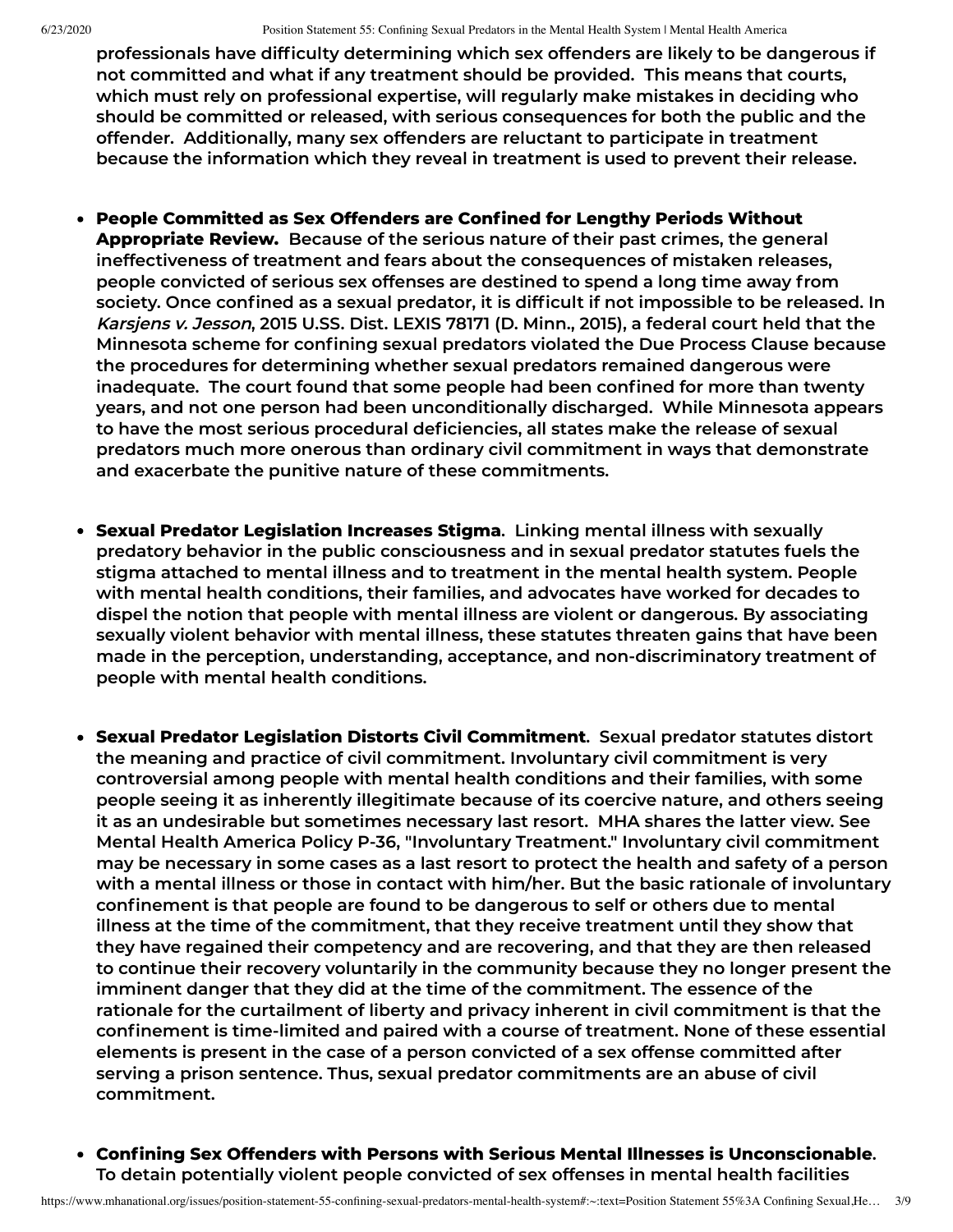**puts other people with mental health conditions in those facilities at risk. Even secure forensic units have a treatment purpose. To use such units for the detention of offenders who do not have a treatable mental health condition is a threat to the safety and viability of the mental health system and a waste of precious treatment resources.**

- <span id="page-3-0"></span>**Sexual Predator Legislation is Criminal Justice Legislation in Disguise. Sexual predator laws blur the line between the mental health and criminal justice systems in ways that confuse policy makers, including judges, mislead the public and are unfair even to those who, due to their behavior, may be deserving of long-term incarceration. The criminal justice system is intended to punish only those persons who commit crimes of their own free will. Thus, all but ve states provide some form of an insanity defense for those whose crimes are closely related to serious mental illness. And plea bargains can essentially be circumvented by commitment after completion of the stipulated sentence. If a person who** has committed a sex offense is in fact not guilty by reason of insanity, it is may be a great **disservice to agree to a plea to a lesser criminal offense, since sexual predator laws are likely to result in a longer period of incarceration. Other provisions in the criminal law requiring proof of a specic mental state also contribute to this important protection. Thus, only those persons who choose to commit a sex offense should be convicted and punished for these offenses.[[7](#page-5-6)] The United States Supreme Court has determined that only those sexual predators who are unable to control their sexually violent behavior may be committed under sexual predator laws. Seling v. Young. 531 U.S. 250 (2001). Conversely, sexual predator laws are only applied to persons who have already been convicted and served a term of imprisonment, having been found criminally responsible for their sexually violent behavior. It is unfair to rst punish someone (nd him/her at fault) for a crime and then commit the person because his/her criminal behavior is caused by a mental illness and, therefore, not his/her fault. Given this contradiction, it is not surprising that these laws were upheld by the Supreme Court by only a one-vote margin in Kansas v. Hendricks, 521 U.S. 346 (1997). Moreover, the Court remains badly divided over these laws. In Kansas v. Crane, 534 U.S. 407 (2002), the Court could not reach a consensus on what evidence was needed to establish that someone could not control him/herself and rejected the Kansas Supreme Court's interpretation of that state's statute. The confusion over whether sex offenders are deserving of punishment as criminals or entitled to treatment due to an illness often carries over to the terms of their incarceration. In some states, sexual predators must be cared for in facilities operated by the state mental health authority in a building which is located inside a prison operated by the state correctional authority.[\[8](#page-5-7)] This split of authority further confuses employees, detainees and the public about the purpose of these statutes. The United States Supreme Court has demonstrated its own ambivalence about whether these laws are civil or criminal. In upholding the power of the federal government to enact a sex offender commitment law in United States v. Comstock, 560 U.S. 126 (2010), the Court held that the law was justied as part of the power of the federal government under the "necessary and proper" clause of the United States Constitution to criminalize conduct.**
- <span id="page-3-1"></span>**Sexual Predator Legislation Diverts Already Inadequate Resources from Mental Health to Criminal Justice. Public mental health systems in most states and localities are nancially stressed and in many cases inadequately funded to meet the mental health treatment needs of non-offenders with serious emotional disturbances and serious mental illnesses. Because most people who commit sex offenses do not have a diagnosable mental health condition relating to their offense, it is extremely difcult to determine which persons who have committed sex offenses should be committed, to provide effective treatment for those who are committed and to determine whether, when and under what conditions a committed sex offender should be released. Thus, states have been forced to**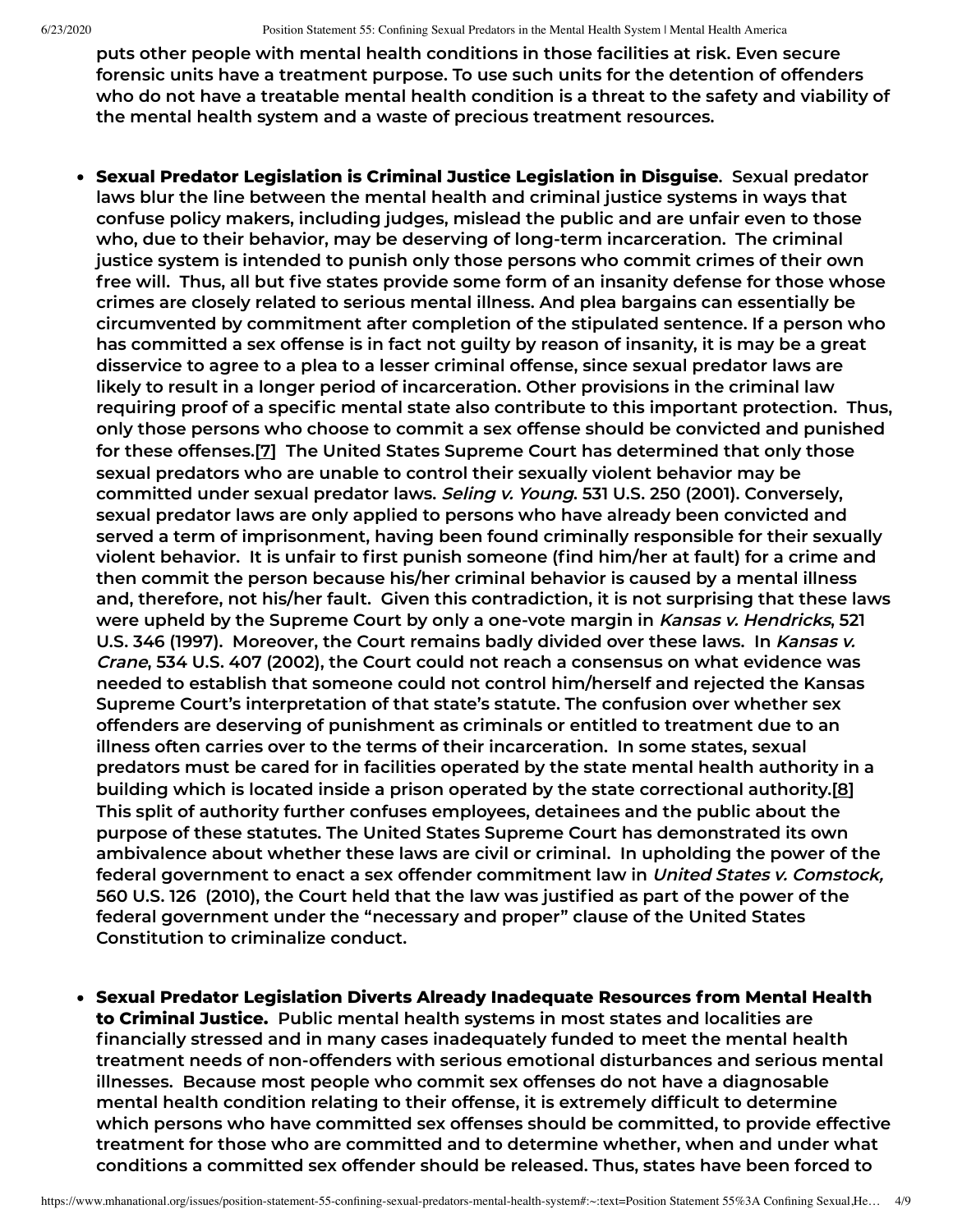**spend substantial funds in enforcing these laws. To divert funding to incarceration of sexual predators who will require enormous resources for very long periods of stay diverts scarce resources from mental health systems already experiencing a nancial crisis.**

#### **Call To Action**

- **Repeal Sexual Predator Commitment Laws that indenitely conne sex offenders at the end of their prison terms because: (1) effective treatment is rarely available; (2) commitments commonly result in life-time connement; (3) procedural protections are usually inadequate; (4) they divert resources from persons with treatable mental health conditions; (5) they increase the stigma associated with mental illnesses; and (6) the underlying, unstated goal-punishment-is more appropriately served through changes to our criminal sentencing laws.**
- **Revise Sentencing Laws and Guidelines. Sex offender laws were created because of the perception that existing determinate sentencing laws did not adequately protect the public. However, if this is true, then states should explore a return to indeterminate sentencing for sex offenses rather than using the mental health system as a dumping ground for criminal offenders who have served their time but are still seen as dangerous.**
- **Provide Heightened Procedural Protections for Sex Offender Commitments. So long at sex offender commitment laws remain, we must insure that the rights of persons conned under these laws are protected. Those rights include rigorous standards and procedures for initial commitments, mandatory periodic reviews, and access to competent, trained lawyers and to independent psychiatric expertise needed to demonstrate recovery. Since the duration, conditions of connement and stigma which accompany sexual predator commitments are all more onerous than ordinary civil commitments, we must be even more vigilant in assuring that these commitments are truly warranted.[[9](#page-5-8)]**
- <span id="page-4-0"></span>**Begin Treatment in Prison. To the extent that some people who commit sex offenses have a treatable mental illness, prisons should begin providing treatment for that illness as soon as the offender is incarcerated. Additionally, perhaps even more than persons with other mental health conditions, persons convicted of sex offenses are likely to be victimized in prison. Prisons have a special obligation to protect convicted sex offenders from harm. [\[10\]](#page-5-9) Treatment, including where appropriate involuntary commitment under the ordinary civil commitment standards and procedures, may be continued at the end of any prison sentence.**
- <span id="page-4-1"></span>**Early Intervention. States should provide comprehensive diagnostic and treatment services in juvenile corrections systems and all other child-serving systems to identify potential predators early. There is substantial evidence that "sexual predators" quite frequently were themselves victims of sexual violence in childhood or adolescence. It is in everyone's interest to identify and treat at-risk adolescents before they commit sex offenses.**
- **Research. States should increase research on sexual disorders and treatment options for people who commit sex offenses to more clearly differentiate between those people who are amenable to treatment and those who are not. This will enable a more targeted and**